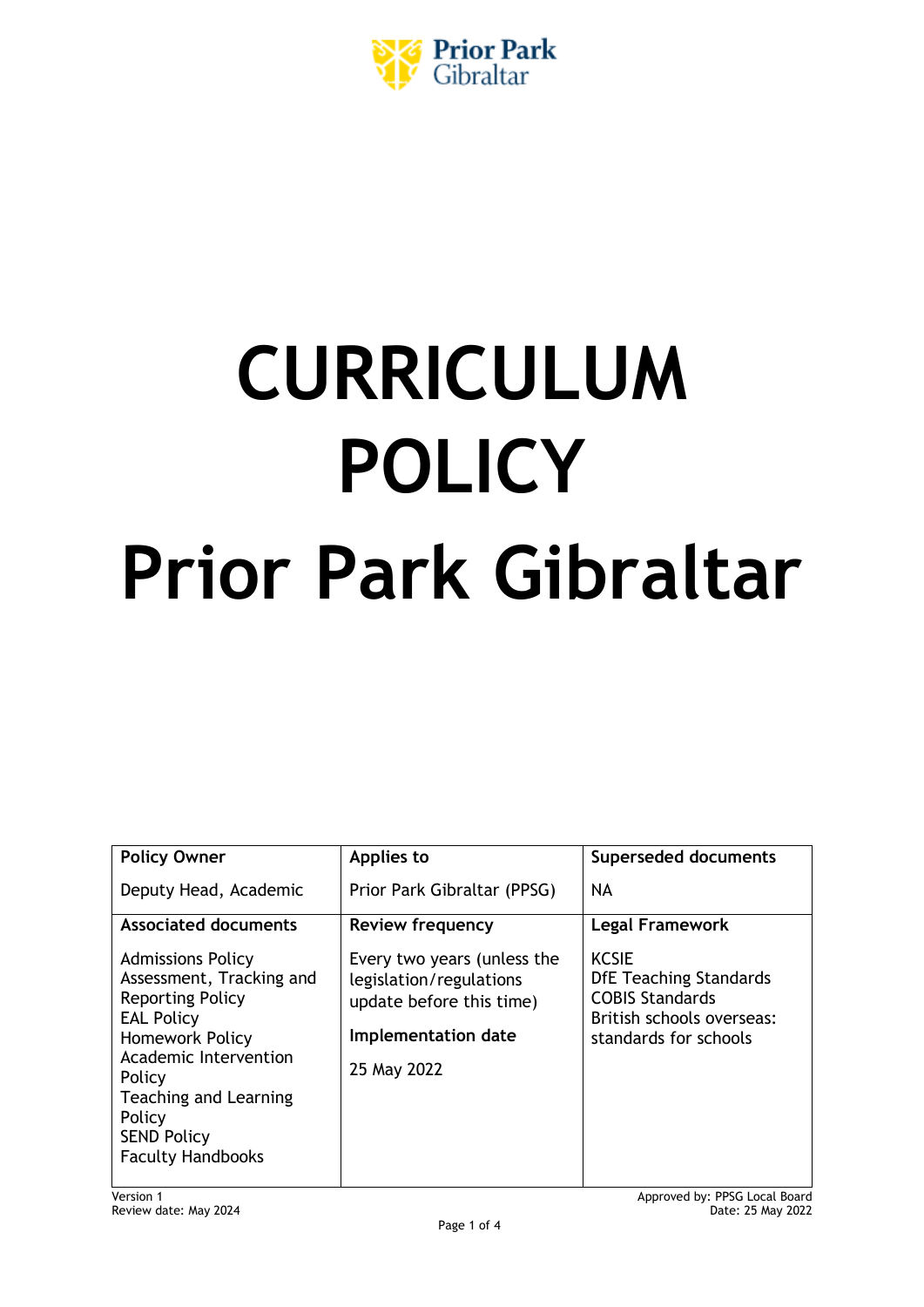

**This policy is reviewed biennially, or more regularly as required, prior to approval by Trustees (if applicable)**

| Last reviewed by:            | Deputy Head Academic (Mr Paul Martyn) and<br>Head (Mr Peter Watts) |
|------------------------------|--------------------------------------------------------------------|
| Date last reviewed:          | April 2022                                                         |
| <b>Approved by Trustees:</b> | <b>PPSG Local Board</b>                                            |
| Date last approved:          | 25 May 2022                                                        |
| Date for next approval:      | <b>May 2024</b>                                                    |

#### **1. Introduction**

Prior Park Schools (PPS) comprises three schools. Two of those schools, Prior Park College (PPC) and The Paragon School (TP) are incorporated in England as Prior Park Educational Trust Ltd. The third school, Prior Park School Gibraltar (PPSG), is incorporated in Gibraltar as Prior Park School Ltd. Both are companies limited by guarantee and registered charities.

## **The PPSG Curriculum Policy [is guided and informed by the following DfE Teaching](https://assets.publishing.service.gov.uk/government/uploads/system/uploads/attachment_data/file/665522/Teachers_standard_information.pdf)  [Standards](https://assets.publishing.service.gov.uk/government/uploads/system/uploads/attachment_data/file/665522/Teachers_standard_information.pdf)**

- TS1 Set high expectations which inspire, motivate and challenge students
- TS2 Promote good progress and outcomes by students
- TS3 Demonstrate good subject and curriculum knowledge
- TS4 Plan and teach well-structured lessons
- TS5 Adapt teaching to respond to the strengths and needs of all students
- TS6 Make accurate and productive use of assessment
- TS7 Manage behaviour effectively to ensure a good and safe learning
- TS8 Fulfil wider professional responsibilities

*Prior Park School Gibraltar seeks to provide an environment in which students, staff and parents are committed to the idea of excellence within a caring, supportive community. We aim to give access to a broad, balanced and relevant curriculum suited to each student's abilities and aptitudes.*

## **2. Aims**

Through the opportunities offered to students within the classroom and beyond:

- Skills and interests are developed so that students might respond effectively to social, economic and political changes and to changing patterns of work and that they might gain personal satisfaction in the use of their leisure time
- Knowledge is valued and acquired for its own sake, as a means of understanding reality and to help students to know more about themselves and the society in which they live
- Individual autonomy is fostered, and individual aptitudes are developed in an environment in which there is an equal opportunity so that the students might be capable of independent thought and that their self-respect may be enhanced
- Moral standards are encouraged so that students have respect for others and become responsible members of their community.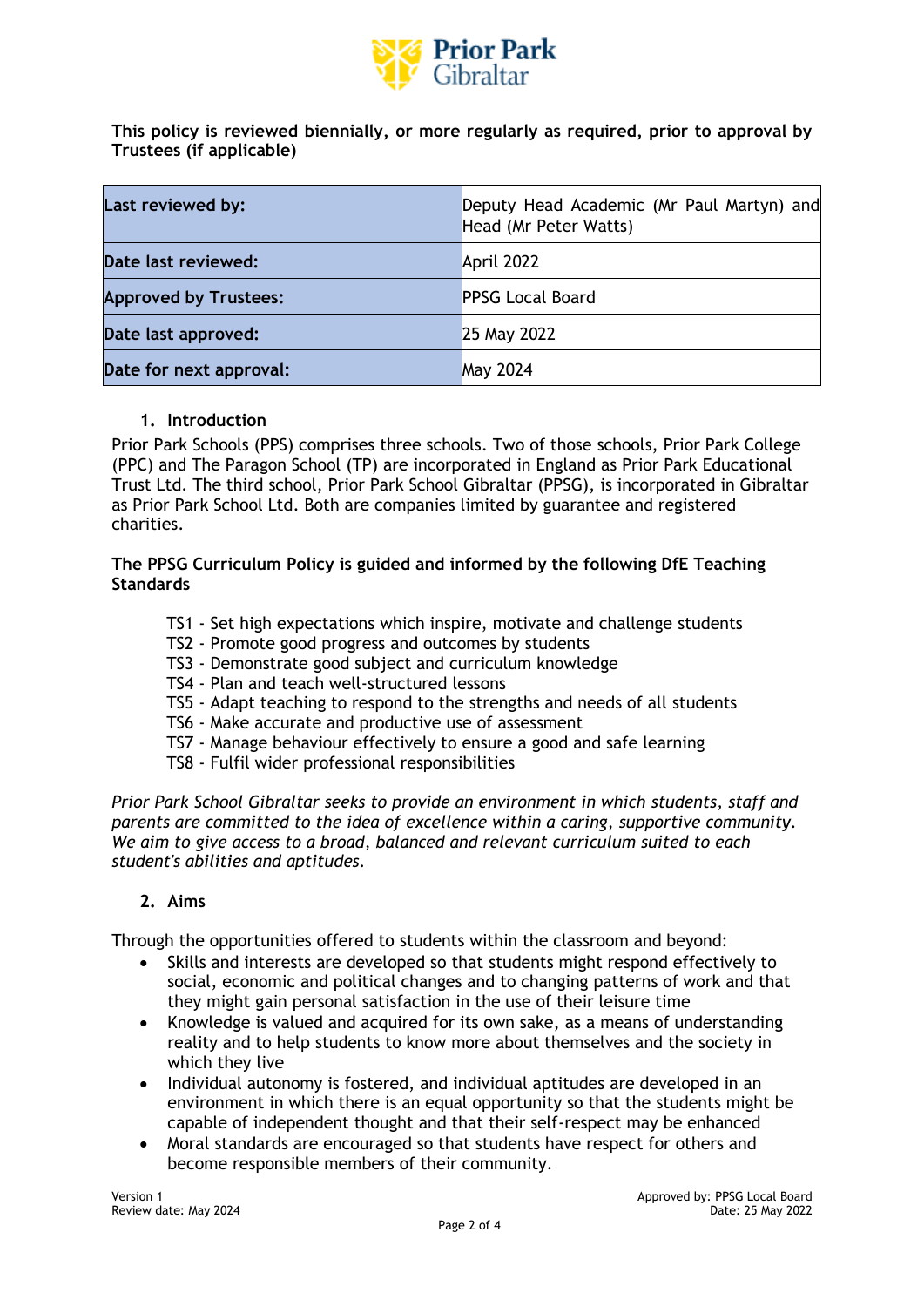

# **3. The Academic Curriculum**

## **a) Years 7-9**

- Students will be given experience in linguistic, mathematical, scientific, technological, human and social, physical and aesthetic and creative education through the Core and co-curriculum
- All students follow a Core Curriculum of English, Mathematics, Science, Spanish, Humanities (History, Geography), IT/CS, Performing and Creative Arts (Art, Music, Drama), Religious Education, PE and PSHCE
- Students acquire skills in speaking and listening, literacy and numeracy through the core curriculum, especially English, Mathematics and Spanish
- Students for whom English is a second language or who have a special educational need may follow an amended Core Curriculum as their needs dictate
- Dedicated LDP classes run parallel with the timetabled curriculum but not in cocurricular time.

#### **b) Years 10-11 GCSE**

- Most students study 10 subjects at GCSE or IGCSE
- These include the core subjects: English Language, English Literature, Mathematics, Spanish, Combined Science (Biology, Chemistry, Physics) and Religious Studies (and given the choice of Catholic Christianity or AQA A)
- Students then choose a further three subjects from a range of options, including Art, Business Studies, Computer Science, Drama, French, Geography, History, Music, PE, Photography, Psychology and Triple Science
- Students in receipt of LDP, as well as EAL, might possibly study fewer subjects. This is achieved by dropping one of the optional subjects. Support classes in the LDP are offered during ensuing curriculum time
- The academic curriculum is complemented by an extensive co-curricular curriculum, including team sports, physical activity, creative pursuits, and opportunities to develop service and leadership skills. A broad range of educational visits extends and enriches the taught curriculum. In addition, selected students are given the opportunity to develop their gifts and talents during the co-curricular time. Homework Club and subject clinics are also offered alongside the ECAs to support students' progress.

## **c) Setting in Years 7 – 11**

It is policy to teach most of the curriculum in mixed ability and a few subjects set by academic ability.

- i. Mathematics & Spanish from Year 7 onwards
- ii. English, RS & Science: GCSE
- All other groups are taught in mixed ability groups.

## **d) Sixth Form**

- Students are given as much choice as possible in selecting subject options at Advanced Level
- There is an extensive range of subjects available, including:
	- $\circ$  Art, Biology, Chemistry, Computer Science, Economics, English Literature, French, Geography, History, Mathematics & Further Maths, Music, Photography, Physics, PE, Psychology, Spanish, Theology